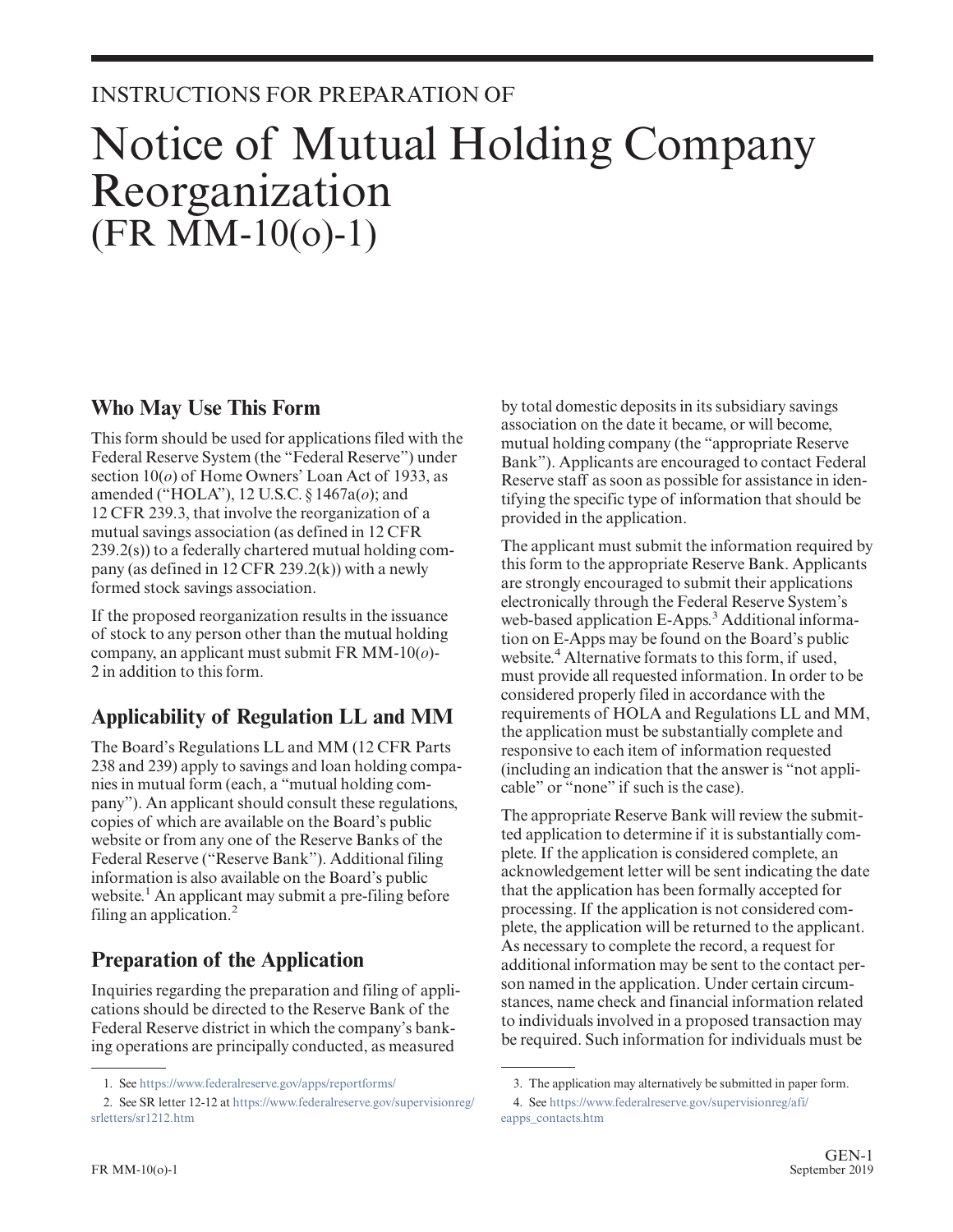submitted on the Interagency Biographical and Financial Report (FR 2081c; OMB No. 7100-0134), and may be submitted in advance of the application. Contact the appropriate Reserve Bank for further information.

If any information initially furnished in the application changes significantly during processing of the application, these changes must be communicated promptly to the appropriate Reserve Bank.

### **Publication Requirement**

The applicant must publish a notice in a newspaper of general circulation in the community(ies) in which the head offices of the applicant, its largest subsidiary savings association, and each savings association to be directly or indirectly acquired are located. The newspaper notice should provide opportunity for the public to submit written comments on the proposal for at least 30 calendar days after the date of publication, and must be published no more than 15 calendar days before and no later than 7 calendar days after the date that the application is filed with the appropriate Reserve Bank. The Board will publish notice of the proposal in the *Federal Register* upon receipt of the application. On written request by the applicant, the notice in the *Federal Register* may be published up to no more than 15 calendar days before the application is filed.

The applicant should contact the appropriate Reserve Bank or visit the Board's public website for the recommended publication format. A copy of the newspaper notice publication must be provided to the appropriate Reserve Bank, as required by Section 262.3(b) of the Board's Rules of Procedure (12 CFR 262.3(b)).

The following is a sample notice:

Notice of Application for *(Regorganization of a Savings Association to a Mutual Holding Company)*

*(Name and location of head offıce of savings association)* intends to apply to the Board of Governors of the Federal Reserve System (Board) for permission to reorganize a mutual savings association to a mutual holding company to be known as *(name and location of head offıce).* As part of the reorganization, we intend to acquire control of *(savings association),* a newly formed stock savings association *(and name of subsid-* *iary holding company, if applicable, and location of head offıce(s); include name and location of savings association, subsidiary holding company, or other nonbank insured depository institution, if any).* The Board considers a number of factors in deciding whether to approve the application, including the record of performance of savings associations we own in helping to meet local credit needs.

You are invited to submit comments in writing on this application to the Federal Reserve Bank of *(appropriate Reserve Bank and address or email address of Reserve Bank).* The comment period will not end before *(date must be no less than 30 days from the date of publication of the application)* and may be somewhat longer. The Board's procedures for processing applications may be found at 12 CFR Part 262. Procedures for processing protested applications may be found at 12 CFR 262.25. To obtain a copy of the Federal Reserve Board's procedures, or if you need more information about how to submit your comments on the application, contact *(name of Reserve Bank contact and telephone number).* The Board will consider your comments and any request for a public meeting or formal hearing on the application if they are received in writing by the Reserve Bank on or before the last day of the comment period.

### **Confidentiality**

Under the provisions of the Freedom of Information Act (the "FOIA" – 5 U.S.C.  $\S$  552), the application is a public document and available to the public upon request. Once submitted, an application becomes a record of the Board and may be requested by any member of the public. Board records generally must be disclosed unless they are determined to fall, in whole or in part, within the scope of one or more of the FOIA exemptions from disclosure. See 5 U.S.C. § 552(b)(l)-(9).

The exempt categories include (but are not limited to) "trade secrets and commercial or financial information obtained from a person and privileged or confidential" (exemption 4), and information that, if disclosed, "would constitute a clearly unwarranted invasion of personal privacy" (exemption 6). An applicant may request confidential treatment for any information, submitted in or in connection with the application, that the applicant believes is exempt from disclosure under the FOIA. For example, if the applicant is of the opin-

GEN-2<br>September 2019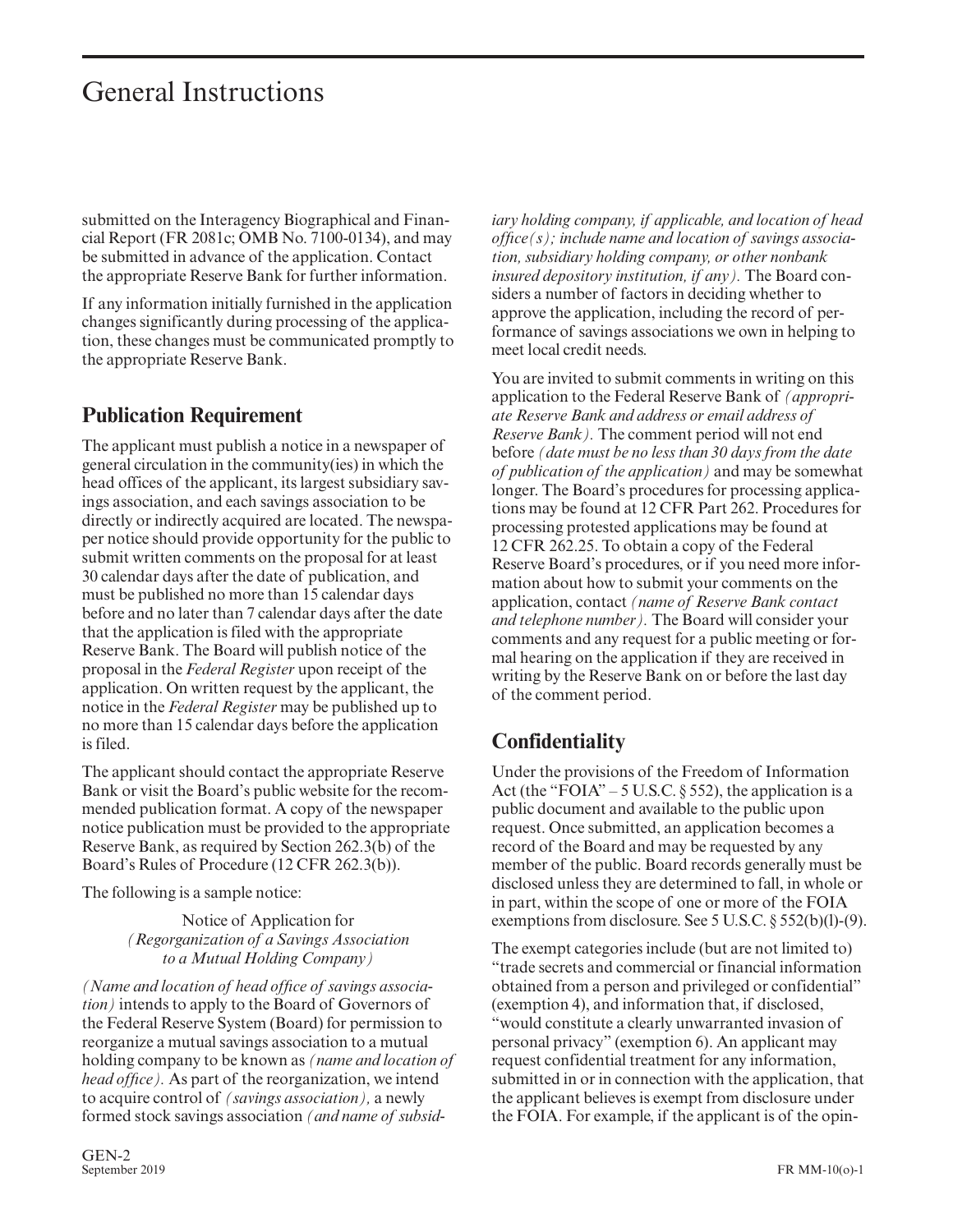ion that disclosure of commercial or financial information would likely result in substantial harm to its competitive position or that of its subsidiaries, or that disclosure of information of a personal nature would result in a clearly unwarranted invasion of personal privacy, confidential treatment of such information may be requested.

Any request for confidential treatment must be submitted in writing concurrently with the filing of the application (or subsequent related submissions), and must discuss in detail the justification for confidential treatment. Such justification must be provided for each portion of the application (or related submissions) for which confidential treatment is requested. Applicant's reasons for requesting confidentiality must specifically describe the harm that would result from public release of the information. A statement simply indicating that the information would result in competitive harm or that it is personal in nature is not sufficient. (A claim that disclosure would violate the law or policy of a foreign country is not, in and of itself, sufficient to exempt information from disclosure. The applicant must demonstrate that disclosure would fall within the scope of one or more of the FOIA exemptions from disclosure.) The applicant must follow the steps outlined immediately below, and certify in the application (or related submissions) that these steps have been followed.

Information for which confidential treatment is requested should be: (1) specifically identified in the public portion of the application (by reference to the confidential section); (2) separately bound; and (3) labeled "CONFIDENTIAL."

With respect to applications that include information regarding an individual or individuals associated with the proposed transaction, the Board expects the applicant to certify that it has obtained the consent of the individual(s) to public release of such information prior to its submission to the Board or, in the absence of such consent, to submit (or ensure that the individual(s) submit(s)) a timely request for confidential treatment of the information in accordance with these instructions. Information submitted directly by an individual or individuals will become part of the relevant application record, and, accordingly, will be a Board record subject to being requested by any member of the public under FOIA.

The Federal Reserve will determine whether information submitted as confidential will be so treated and will advise the applicant of any decision to make available to the public information labeled "CONFIDEN-TIAL." However, it shall be understood that, without prior notice to the applicant, the Board may disclose or comment on any of the contents of the application in an Order or Statement issued by the Board in connection with its decision on the application. The Board's staff normally will notify the applicant in the course of the review process that such information may need to be disclosed in connection with the Board's action on the application.

For further information on the procedures for requesting confidential treatment and the Board's procedures for addressing such requests, consult the Board's Rules Regarding Availability of Information, 12 CFR Part 261, including 12 CFR 261.15, which governs requests for confidential treatment.

### **Supporting Information**

The Federal Reserve specifically reserves the right to require the filing of additional statements and information. The questions in the application are not intended to limit an applicant's presentation. An applicant bears the full burden for presenting and documenting a case that meets the statutory criteria for approval. Supporting information may accompany the application, even if this information is not required under the applicable law, rule, or reporting form.

### **Compliance**

The applicant is expected to comply with all commitments made in connection with the application, and the Board may condition approval of the application on the applicant's compliance with any commitments. The applicant should immediately contact the appropriate Reserve Bank if there is any change in compliance with such commitments or any change with respect to the representations made in the application.

#### Requested Information

#### **Sequence, Timing and Structure of Proposed Reorganization**

(1) Provide the expected chronological order of events related to the proposed reorganization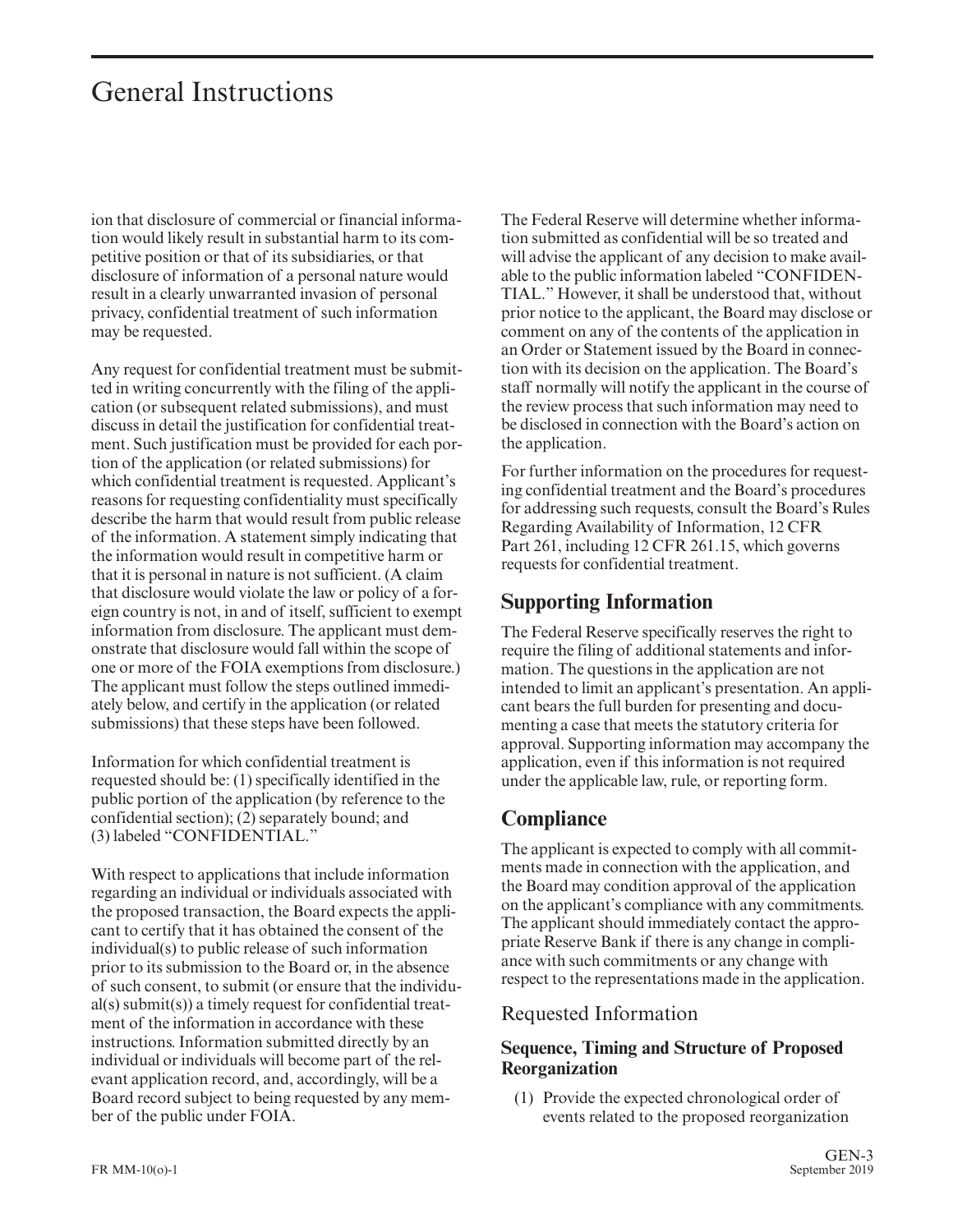beginning with the filing of this application through completion of any proposed acquisition by the mutual holding company, as defined in 12 CFR 239.2(k).

- (2) Indicate whether the mutual holding company has held a meeting of its members to vote on the proposed reorganization and, if so, the date of the vote and the results, including (i) the total votes eligible to be cast, (ii) the total votes represented in person or by proxy, (iii) the total votes cast in favor of and against each matter, and (iv) the percentage of votes necessary to approve each matter. If the meeting of members has not taken place, indicate the date on which the meeting is scheduled and, when available, provide the results of the vote. In addition, provide the opinions of counsel as required by 12 CFR 239.56(d).
- (3) Provide a list of all regulatory approvals and filings required for the proposed reorganization, and the expected timing of required approvals by other regulatory authorities.
- (4) Discuss whether the proposed reorganization involves the proposed formation of a federally chartered stock holding company controlled by a mutual holding company that owns the stock of a savings association whose depositors have membership rights in the parent mutual holding company (Subsidiary Holding Company) pursuant to 12 CFR 239.11.

#### **Financial Information**

(5) For a mutual holding company that would not be subject to consolidated capital standards following consummation of the proposed reorganization<sup>5</sup> provide a pro forma parent company balance sheet as of the end of the most recent quarter, showing separately each principal group of assets, liabilities, and capital accounts; debit and credit adjustments (explained by detailed footnotes) reflecting the proposed reorganization.

(6) For a mutual holding company that would be subject to consolidated capital standards following consummation of the proposed reorganization, provide parent company and consolidated balance sheets as of the end of the most recent quarter, showing separately each principal group of assets, liabilities, and capital accounts; debit and credit adjustments (explained by detailed footnotes) reflecting the proposed reorganization; and the resulting pro forma balance sheets.

The financial information provided in items 4 and 5 above must be prepared in accordance with generally accepted accounting principles ("GAAP") and be in sufficient detail to reflect any:<sup>6</sup>

- Common equity and preferred stock;
- Other qualifying capital;
- Long- and short-term debt;
- Goodwill and all other types of intangible assets; and
- Material changes between the date of the balance sheet and the date of the application (explained by footnotes).
- (7) For a mutual holding company that would be subject to consolidated capital requirements under the Board's Regulation Q (12 CFR Part 217) following consummation of the proposed reorganization, provide a breakdown of the organization's pro forma risk-weighted assets as of the end of the most recent quarter, showing each principal group of on- and off-balance sheet assets and the relevant risk-weight. Also, identify the pro forma components of common equity tier 1, additional tier 1, and tier 2 (if any) capital pursuant to the capital adequacy regulations as of the end of the most recent quarter, and provide calculations of the applicant's pro forma common equity tier 1 capital, tier 1 capital, total capi-

<sup>5.</sup> This type of organization includes, for example, a company that on a pro forma basis would be subject to the Board's Small Bank Holding Company and Savings and Loan Holding Company Policy Statement. See 12 CFR 238.9; 12 CFR 225, Appendix C.

<sup>6.</sup> Pursuant to 12 USC  $\S 5371(c)(3)(A)$ , mutual insurance companies that are persons regulated by a state insurance regulator that engage in the business of insurance and that file financial statements with a State insurance regulator or the National Association of Insurance Commissioners utilizing only Statutory Accounting Principles in accordance with State law, shall not be required by the Board to prepare such financial statements in accordance with Generally Accepted Accounting Principles.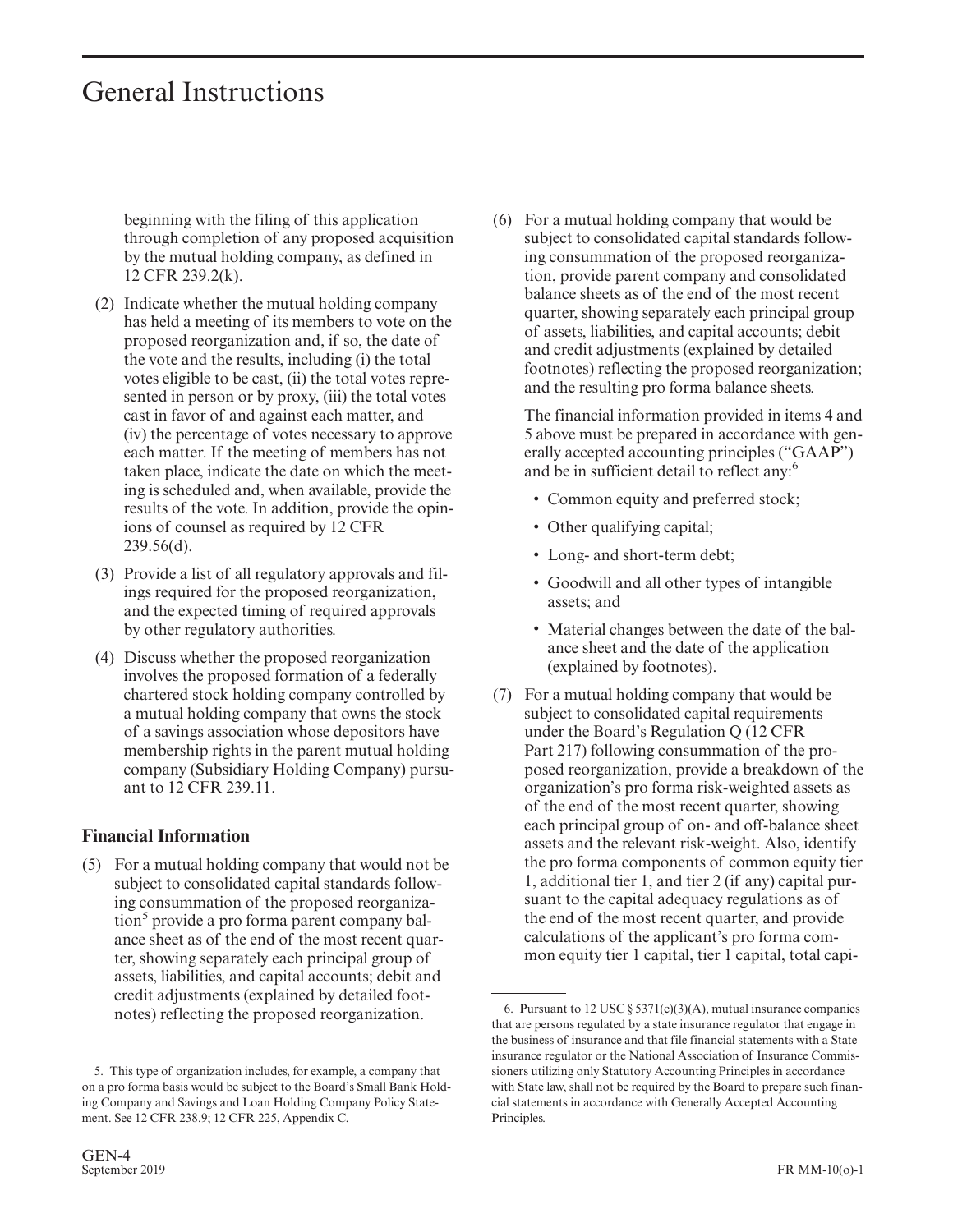tal, and leverage ratios pursuant to the capital adequacy regulations. If applicable, also provide the applicant's pro forma supplementary leverage ratio pursuant to the capital adequacy regulations.

#### **Charters and bylaws**

(8) Identify whether the charter and bylaws of the mutual holding company and Subsidiary Holding Company (if applicable) as provided in Exhibit 4 below, differ in any respect from the model charters and bylaws contained in the Board's Regulation MM and, if so, describe the differences in detail and explain why the organization proposes a non-conforming charter or bylaws.

#### **Expenses; Indemnification**

- (9) Provide a detailed listing of expenses associated with the proposed reorganization, including (but not limited to) legal fees, escrow fees, underwriting fees, valuation (appraisal) fees, transfer agent fees, auditing and accounting expenses.
- (10) Describe the procedures that would be put in place to ensure that expenses properly allocable to the mutual holding company or Subsidiary Holding Company (e.g., employee compensation, accounting, holding company filings, and taxes) are in fact paid by the mutual holding company, rather than any of its savings association subsidiaries.
- (11) State the general effect of any charter provisions, bylaw provisions, contract, arrangement, statute, or regulation to be in effect during or after the proposed reorganization under which any underwriter, appraiser, lawyer, accountant, or expert, or director or officer of the mutual savings association that proposes to reorganize to become a mutual holding company (Reorganizing Association), the mutual holding company, the savings association in stock form that is organized as a subsidiary of a Reorganizing Association to receive the substantial part of the assets and liabilities of the Reorganizing Association upon consummation of the reorganization (Resulting Association), or any savings

association, other than the Resulting Association, that is acquired by a mutual holding company as part of, and concurrently with, a mutual holding company reorganization, and is in the mutual form immediately prior to such acquisition (Acquiree Association) will be insured or indemnified in any manner against any liability that he or she may incur in his or her capacity as such.

#### **Exhibits**

Provide the following exhibits as attachments to this form:

Exhibit 1: *Reorganization Plan*. Provide the complete Reorganization Plan adopted by the boards of directors of the Reorganizing Association and any Acquiree Association. The Reorganization Plan must contain the information specified in 12 CFR 239.6.

Exhibit 2: *Business Plan(s)*. Provide a copy of the business plan(s) for the proposed mutual holding company and the Resulting Association. The business plan must include, without limitation, a complete description of operations, investments, and financial projections for each such entity for the first three (3) years after the proposed reorganization; and must describe how the proceeds of any stock issuance, if applicable, will be deployed; and must explain the extent to which the proposed reorganization will affect the convenience and needs of the communities to be served by the Reorganizing Association and the Resulting Association. The business plan must specify the assumptions upon which the projections are based.

#### Exhibit 3: *Resolution(s) of the Board(s) of Directors*

- (1) Provide a certified copy or copies of resolutions adopted by a majority of the board of directors of the Reorganizing Association: (i) adopting the Reorganization Plan filed with this application, and (ii) authorizing the filing of this application.
- (2) If the proposal involves any Acquiree Association, submit a certified copy of resolutions adopted by a majority of the board of directors of the Acquiree Association: (i) approving the Reorganization Plan, and (ii) authorizing the filing of this application.